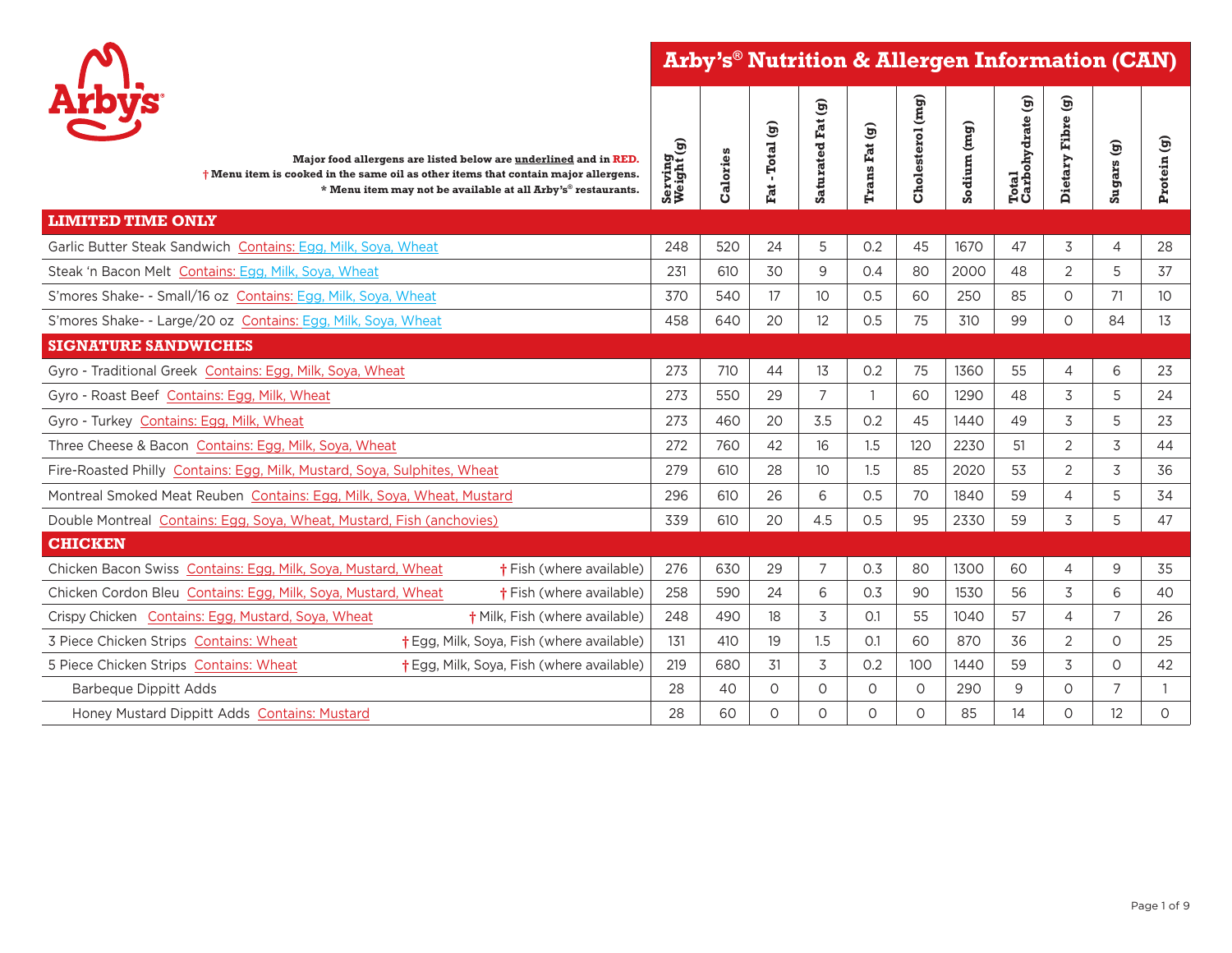**Arby's® Nutrition & Allergen Information (CAN)**



| <b>Arbys</b><br>Major food allergens are listed below are underlined and in RED.<br>$\dagger$ Menu item is cooked in the same oil as other items that contain major allergens.<br>* Menu item may not be available at all Arby's® restaurants. | Serving<br>Weight (g) | Calories | Fat - Total (g) | Saturated Fat (g) | Trans Fat (g) | Cholesterol (mg) | Sodium (mg) | Total<br>Carbohydrate (g) | ම<br>Fibre<br>Dietary | Sugars (g)     | Protein (g) |
|------------------------------------------------------------------------------------------------------------------------------------------------------------------------------------------------------------------------------------------------|-----------------------|----------|-----------------|-------------------|---------------|------------------|-------------|---------------------------|-----------------------|----------------|-------------|
| <b>ROAST BEEF SANDWICHES</b>                                                                                                                                                                                                                   |                       |          |                 |                   |               |                  |             |                           |                       |                |             |
| Classic Beef 'n Cheddar Contains: Milk, Wheat, Mustard                                                                                                                                                                                         | 195                   | 450      | 21              | 6                 |               | 50               | 1270        | 33                        | 2                     | 9              | 23          |
| Double Beef 'n Cheddar Contains: Milk, Wheat, Mustard                                                                                                                                                                                          | 280                   | 610      | 31              | 11                | 1.5           | 100              | 1910        | 34                        | $\overline{2}$        | 9              | 38          |
| Half Pound Beef 'n Cheddar Contains: Milk. Wheat. Mustard                                                                                                                                                                                      | 337                   | 710      | 37              | 14                | 2             | 130              | 2330        | 34                        | 2                     | 9              | 48          |
| French Dip 'n Swiss Sandwich/Au Jus Contains: Milk, Soya, Wheat, Sulphites                                                                                                                                                                     | 332                   | 590      | 22              | 10                |               | 85               | 2640        | 59                        | $\overline{2}$        | $\overline{4}$ | 37          |
| Half Pound French Dip 'n Swiss Sandwich/Au Jus Contains: Milk, Soya, Wheat, Sulphites                                                                                                                                                          | 445                   | 790      | 36              | 16                | 2             | 150              | 3490        | 60                        | 2                     | $\overline{4}$ | 57          |
| Classic Roast Beef Contains: Sesame Seeds, Wheat                                                                                                                                                                                               | 154                   | 350      | 14              | 5                 |               | 50               | 960         | 35                        | -1                    | 5              | 22          |
| Double Roast Beef Contains: Sesame Seeds, Wheat                                                                                                                                                                                                | 239                   | 500      | 24              | 9                 | 1.5           | 95               | 1590        | 36                        |                       | 5              | 38          |
| Half Pound Roast Beef Contains: Sesame Seeds, Wheat                                                                                                                                                                                            | 295                   | 610      | 30              | 12                | 2             | 130              | 2020        | 36                        |                       | 5              | 48          |
| <b>TURKEY SANDWICHES</b>                                                                                                                                                                                                                       |                       |          |                 |                   |               |                  |             |                           |                       |                |             |
| Roast Turkey Ranch & Bacon Contains: Egg, Milk, Wheat                                                                                                                                                                                          | 342                   | 780      | 34              | 9                 | 0.5           | 85               | 2280        | 77                        | 5                     | 13             | 43          |
| Roast Turkey & Swiss Contains: Egg, Milk, Mustard, Wheat, Fish (anchovies)                                                                                                                                                                     | 325                   | 610      | 16              | 4                 | 0.2           | 55               | 2040        | 79                        | 6                     | 12             | 37          |
| Grand Turkey Club Contains: Egg, Milk, Soya, Wheat                                                                                                                                                                                             | 255                   | 410      | 15              | 5                 | 0.2           | 60               | 1680        | 40                        | 3                     | $\overline{7}$ | 29          |
| <b>SLIDERS</b>                                                                                                                                                                                                                                 |                       |          |                 |                   |               |                  |             |                           |                       |                |             |
| Buffalo Chicken Slider Contains: Egg, Milk, Soya, Wheat<br><b>†</b> Fish (where available)                                                                                                                                                     | 107                   | 310      | 13              | 1.5               | O.1           | 25               | 960         | 34                        | $\overline{2}$        | $\overline{1}$ | 13          |
| Roast Beef 'n Cheese Slider Contains: Milk, Soya, Wheat                                                                                                                                                                                        | 92                    | 240      | 10 <sup>°</sup> | $\overline{4}$    | 0.5           | 30               | 680         | 23                        | 1                     | $\overline{1}$ | 13          |
| Jalapeño Roast Beef 'n Cheese Slider Contains: Milk, Soya, Wheat                                                                                                                                                                               | 99                    | 240      | 10 <sup>°</sup> | $\overline{4}$    | 0.5           | 30               | 680         | 23                        | $\mathbf{1}$          | $\overline{2}$ | 14          |
| Chicken Tender 'n Cheese Slider Contains: Milk, Soya, Wheat<br><b>†</b> Egg, Fish (where available)                                                                                                                                            | 101                   | 310      | 12              | 3                 | 0.2           | 30               | 700         | 34                        | $\mathbf{1}$          | $\mathbf{1}$   | 15          |
| Montreal Smoked Meat 'n Cheese Slider Contains: Milk, Soya, Wheat                                                                                                                                                                              | 92                    | 220      | 8               | 3                 | 0.2           | 25               | 690         | 23                        | $\mathbf{1}$          | 2              | 13          |
| Ham 'n Cheese Slider Contains: Milk, Soya, Wheat                                                                                                                                                                                               | 92                    | 220      | 8               | 3                 | 0.2           | 25               | 690         | 23                        | 1                     | 2              | 13          |
| Turkey 'n Cheese Slider Contains: Milk, Soya, Wheat                                                                                                                                                                                            | 92                    | 210      | 6               | 2.5               | 0.2           | 25               | 740         | 23                        | 1                     |                | 13          |
| <b>EVERYDAY VALUE</b>                                                                                                                                                                                                                          |                       |          |                 |                   |               |                  |             |                           |                       |                |             |
| Jr Roast Beef Contains: Sesame Seeds, Wheat                                                                                                                                                                                                    | 90                    | 210      | $\overline{7}$  | 3                 | 0.4           | 25               | 520         | 24                        | 1                     | $\overline{2}$ | 13          |
| Jr Bacon 'n Cheddar Contains: Milk, Sesame Seeds, Wheat                                                                                                                                                                                        | 131                   | 310      | 14              | 5                 | 0.4           | 40               | 1010        | 28                        | 1                     | 3              | 18          |
| Jr Ham & Swiss Contains: Milk, Sesame Seeds, Soya, Wheat                                                                                                                                                                                       | 103                   | 230      | $\overline{7}$  | 3                 | 0.2           | 30               | 730         | 26                        | -1                    | 3              | 15          |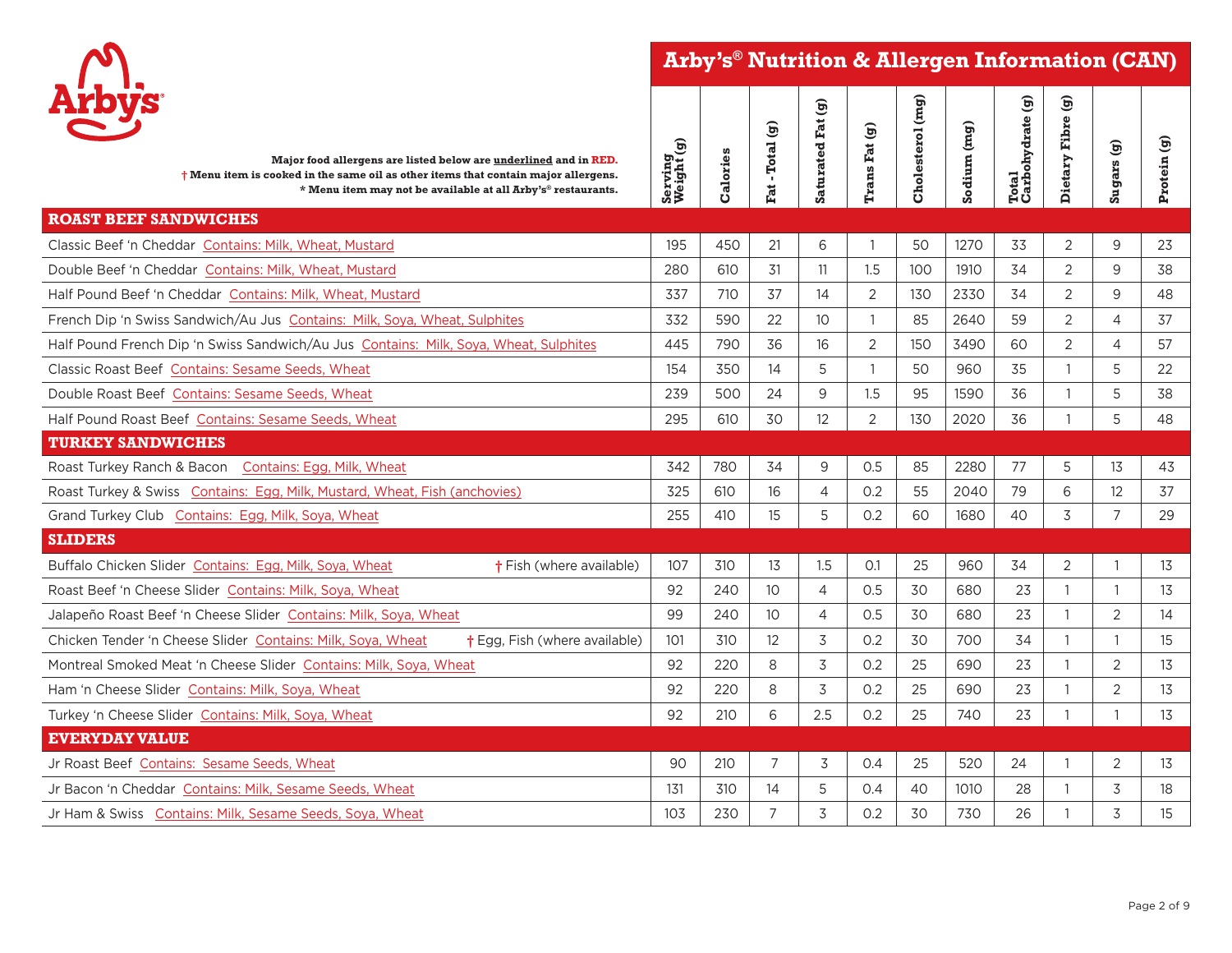

## **Arby's® Nutrition & Allergen Information (CAN)**

| <b>Arbys</b>                                                                                                                                                                                                                   |                       |          | ම         |                   | $\mathfrak{S}$   |                  |             |                           |                   |                 |                |
|--------------------------------------------------------------------------------------------------------------------------------------------------------------------------------------------------------------------------------|-----------------------|----------|-----------|-------------------|------------------|------------------|-------------|---------------------------|-------------------|-----------------|----------------|
| Major food allergens are listed below are underlined and in RED.<br>$\dagger$ Menu item is cooked in the same oil as other items that contain major allergens.<br>* Menu item may not be available at all Arby's® restaurants. | Serving<br>Weight (g) | Calories | Fat-Total | Saturated Fat (g) | <b>Trans Fat</b> | Cholesterol (mg) | Sodium (mg) | Total<br>Carbohydrate (g) | Dietary Fibre (g) | $S$ ugars $(g)$ | Protein (g)    |
| <b>SIDES</b>                                                                                                                                                                                                                   |                       |          |           |                   |                  |                  |             |                           |                   |                 |                |
| Poutine Contains: Milk, Soya, Wheat                                                                                                                                                                                            | 241                   | 640      | 39        | 12                | $\mathbf{1}$     | 60               | 1460        | 56                        | 5                 |                 | 20             |
| Loaded Curly Fries Contains: Milk, Wheat<br>† Egg, Soya, Fish (where available)                                                                                                                                                | 233                   | 620      | 37        | 8                 | 0.4              | 30               | 1610        | 59                        | 5                 | 2               | 14             |
| Baked Potato- Deluxe Contains: Milk                                                                                                                                                                                            | 451                   | 740      | 40        | 22                | $\mathbf{1}$     | 100              | 980         | 77                        | 8                 | 5               | 19             |
| Baked Potato- Sour Cream & Butter Contains: Milk                                                                                                                                                                               | 381                   | 570      | 27        | 17                | $\mathbf{1}$     | 70               | 260         | 71                        | $\overline{7}$    | $\overline{4}$  | 9              |
| Baked Potato- Butter Contains: Milk                                                                                                                                                                                            | 352                   | 520      | 23        | 14                | 0.5              | 60               | 240         | 70                        | 7                 | 3               | 9              |
| Mozzarella Sticks - Snack (2) Contains: Milk, Soya, Wheat<br>† Egg, Fish (where available)                                                                                                                                     | 69                    | 230      | 12        | 5                 | 0.2              | 25               | 690         | 20                        | $\overline{1}$    |                 | 11             |
| Mozzarella Sticks - Regular (4) Contains: Milk, Soya, Wheat<br>$\dagger$ Egg, Fish (where available)                                                                                                                           | 137                   | 450      | 24        | 10 <sup>°</sup>   | 0.5              | 50               | 1370        | 39                        | $\overline{2}$    | $\overline{2}$  | 21             |
| Mozzarella Sticks - Large (6) Contains: Milk, Soya, Wheat<br><b>†</b> Egg, Fish (where available)                                                                                                                              | 170                   | 610      | 34        | 3                 | 0.2              | $\circ$          | 1120        | 71                        | $\overline{4}$    | 6               | $\overline{7}$ |
| Marinara Sauce Adds                                                                                                                                                                                                            | 35                    | 20       | $\circ$   | O.1               | $\circ$          | $\circ$          | 85          | $\overline{1}$            | $\overline{1}$    | $\overline{2}$  | $\overline{1}$ |
| Ranch Dippitt Adds Contains: Egg, Milk                                                                                                                                                                                         | 24                    | 120      | 12        | $\overline{1}$    | 0.3              | 10 <sup>°</sup>  | 190         | 2                         | $\circ$           | $\overline{2}$  | $\Omega$       |
| Onion Rings - Regular Contains: Wheat<br>† Egg, Milk, Soya, Fish (where available)                                                                                                                                             | 113                   | 400      | 22        | $\overline{2}$    | O.1              | $\circ$          | 750         | 47                        | 3                 | 4               | 5              |
| Onion Rings - Large Contains: Wheat<br>† Egg, Milk, Soya, Fish (where available)                                                                                                                                               | 170                   | 590      | 31        | 2.5               | 0.2              | $\Omega$         | 1410        | 72                        | 3                 | 5               | $\overline{7}$ |
| † Egg, Milk, Soya, Fish (where available)<br>Curly Fries - Snack ♦ Contains: Wheat                                                                                                                                             | 77                    | 250      | 13        | $\overline{1}$    | O.1              | $\circ$          | 450         | 30                        | 3                 | $\Omega$        | 3              |
| † Egg, Milk, Soya, Fish (where available)<br>Curly Fries - Medium ♦ Contains: Wheat                                                                                                                                            | 128                   | 410      | 22        | 2                 | O.1              | $\circ$          | 750         | 51                        | 4                 | $\circ$         | 5              |
| Curly Fries - Large ♦ Contains: Wheat<br>† Egg, Milk, Soya, Fish (where available)                                                                                                                                             | 170                   | 550      | 29        | 2.5               | 0.2              | $\Omega$         | 1000        | 68                        | 6                 | $\circ$         | $\overline{7}$ |
| Beef Gravy Adds Contains: Milk, Soya, Wheat, Sulphites                                                                                                                                                                         | 85                    | 35       | 0.4       | O.1               | $\circ$          | $\Omega$         | 510         | 6                         | $\Omega$          |                 | $\overline{1}$ |
| <b>DESSERTS</b>                                                                                                                                                                                                                |                       |          |           |                   |                  |                  |             |                           |                   |                 |                |
| Chocolate Shake- Snack/12 oz Contains: Milk                                                                                                                                                                                    | 256                   | 320      | 8         | 4.5               | 0.2              | 35               | 210         | 54                        | $\overline{1}$    | 43              | $\overline{7}$ |
| Chocolate Shake- Small/16 oz Contains: Milk                                                                                                                                                                                    | 423                   | 550      | 17        | 10 <sup>°</sup>   | 0.5              | 70               | 340         | 88                        | $\overline{1}$    | 69              | 12             |
| Chocolate Shake- Large/20 oz Contains: Milk                                                                                                                                                                                    | 522                   | 680      | 20        | 12                | 0.5              | 80               | 420         | 109                       | $\overline{1}$    | 86              | 15             |
| Jamocha Shake- Snack/12 oz Contains: Milk                                                                                                                                                                                      | 255                   | 310      | 8         | 4.5               | 0.2              | 35               | 170         | 52                        | $\Omega$          | 47              | $\overline{7}$ |
| Jamocha Shake- Small/16 oz Contains: Milk                                                                                                                                                                                      | 420                   | 540      | 17        | 10 <sup>°</sup>   | 0.5              | 70               | 280         | 84                        | $\circ$           | 74              | 11             |
| Jamocha Shake-Large/20 oz Contains: Milk                                                                                                                                                                                       | 520                   | 670      | 20        | 12                | 0.5              | 80               | 350         | 105                       | $\overline{1}$    | 93              | 14             |
| Vanilla Shake-1 Snack/2 oz Contains: Milk                                                                                                                                                                                      | 243                   | 270      | 9         | 5                 | 0.2              | 35               | 150         | 39                        | $\circ$           | 36              | $\overline{7}$ |
| Vanilla Shake-Small/16 oz Contains: Milk                                                                                                                                                                                       | 401                   | 470      | 18        | 10                | 0.5              | 75               | 240         | 64                        | $\circ$           | 59              | 12             |
| Vanilla Shake-Large/20 oz Contains: Milk                                                                                                                                                                                       | 495                   | 580      | 21        | 12                | 0.5              | 90               | 290         | 80                        | $\Omega$          | 73              | 15             |

u Recommended portion sizes. Curly Fries are individually portioned at every restaurant. Variations will exist from restaurant to restaurant.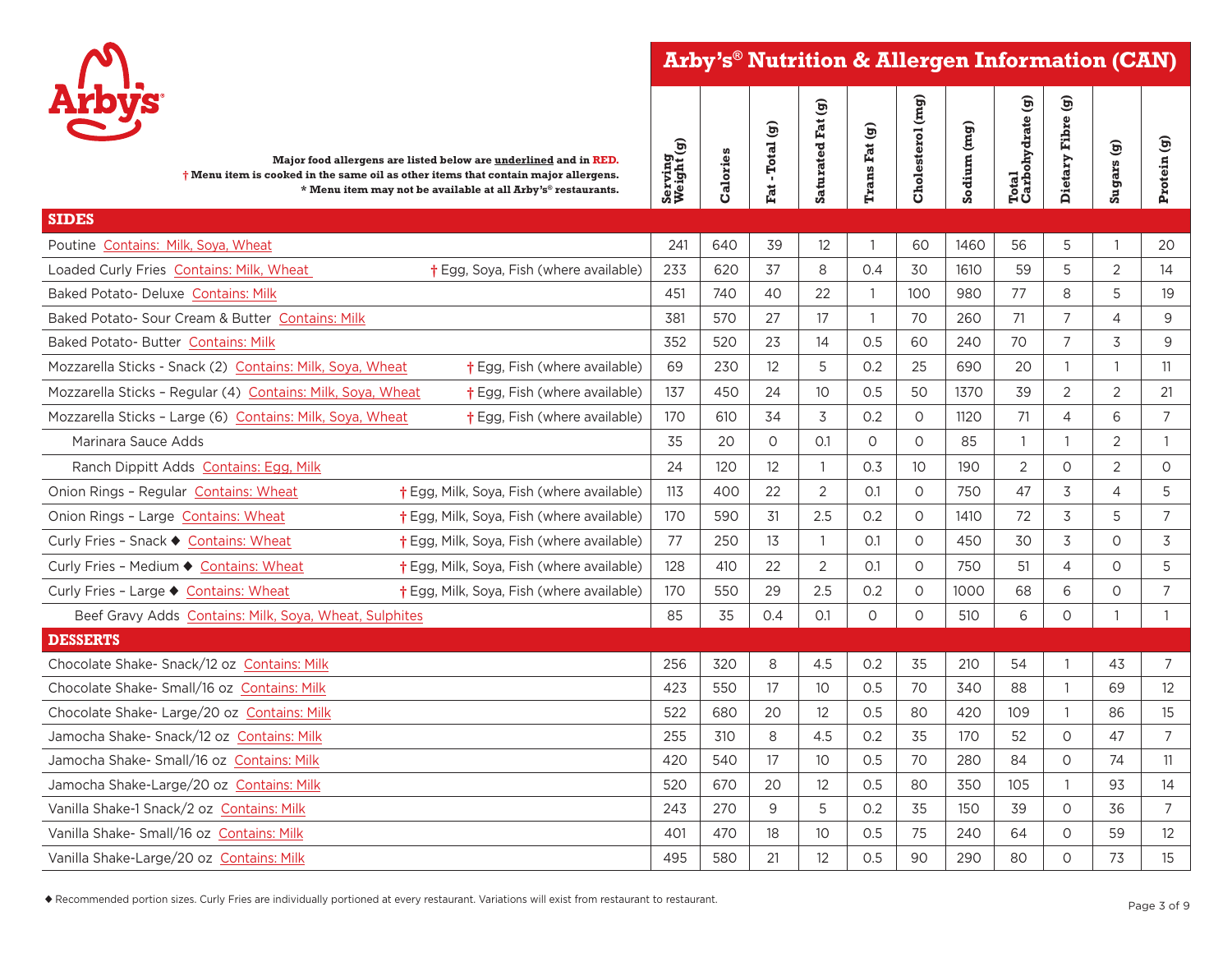



| Major food allergens are listed below are underlined and in RED.<br>$\dagger$ Menu item is cooked in the same oil as other items that contain major allergens.<br>* Menu item may not be available at all Arby's® restaurants. | Serving<br>Weight (g) | Calories | -Total (g)<br>Fat | Saturated Fat (g) | Trans Fat (g) | Cholesterol (mg) | Sodium (mg)    | Total<br>Carbohydrate (g) | $\mathbf{\widehat{g}}$<br>Fibre<br>Dietary | Sugars (g)     | Protein (g)    |
|--------------------------------------------------------------------------------------------------------------------------------------------------------------------------------------------------------------------------------|-----------------------|----------|-------------------|-------------------|---------------|------------------|----------------|---------------------------|--------------------------------------------|----------------|----------------|
| <b>DESSERTS (Continued)</b>                                                                                                                                                                                                    |                       |          |                   |                   |               |                  |                |                           |                                            |                |                |
| Salted Caramel and Chocolate Cookies Contains: Egg, Milk, Soya, Wheat                                                                                                                                                          | 94                    | 430      | 18                | 10 <sup>°</sup>   | 0.1           | 30               | 360            | 63                        |                                            | 33             | 4              |
| Triple Chocolate Cookie Contains: Egg, Milk, Soya, Wheat                                                                                                                                                                       | 95                    | 450      | 21                | 13                | 0.2           | 40               | 370            | 60                        | 2                                          | 31             | 5              |
| Blueberry Turnover (no icing) Contains: Soya, Wheat                                                                                                                                                                            | 89                    | 270      | 15                | $\overline{7}$    | O.1           | 0                | 220            | 31                        |                                            | 9              | $\overline{4}$ |
| Apple Turnover (no icing) Contains: Soya, Wheat                                                                                                                                                                                | 89                    | 280      | 16                | 8                 | O.1           | $\Omega$         | 220            | 30                        |                                            | 8              | 3              |
| Icing Adds Contains: Sulphites                                                                                                                                                                                                 | 21                    | 70       | 0.5               | 0.4               | 0             | 0                | $\overline{2}$ | 17                        | $\circ$                                    | 16             | 0              |
| <b>KIDS MEALS</b>                                                                                                                                                                                                              |                       |          |                   |                   |               |                  |                |                           |                                            |                |                |
| 2 Piece Chicken Strips Contains: Wheat<br>† Egg, Milk, Soya, Fish (where available)                                                                                                                                            | 87                    | 270      | 12                |                   | O.1           | 40               | 580            | 24                        |                                            | 0              | 17             |
| Buffalo Chicken Slider Contains: Egg, Milk, Soya, Wheat<br><b>†Fish (where available)</b>                                                                                                                                      | 107                   | 310      | 13                | 1.5               | O.1           | 25               | 960            | 34                        | $\overline{2}$                             | 1              | 13             |
| Roast Beef 'n Cheese Slider Contains: Milk, Sova, Wheat                                                                                                                                                                        | 92                    | 240      | 10                | 4                 | 0.5           | 30               | 680            | 23                        |                                            | $\mathbf{1}$   | 13             |
| Jalapeño Roast Beef 'n Cheese Slider Contains: Milk, Soya, Wheat                                                                                                                                                               | 99                    | 240      | 10                | $\overline{4}$    | 0.5           | 30               | 680            | 23                        |                                            | $\overline{2}$ | 14             |
| Chicken Tender 'n Cheese Slider Contains: Milk, Sova, Wheat<br><b>†</b> Egg, Fish (where available)                                                                                                                            | 101                   | 310      | 12                | 3                 | 0.2           | 30               | 700            | 34                        |                                            | $\mathbf{1}$   | 15             |
| Montreal Smoked Meat 'n Cheese Slider Contains: Milk, Sova, Wheat                                                                                                                                                              | 92                    | 220      | 8                 | 3                 | 0.2           | 25               | 690            | 23                        |                                            | $\overline{2}$ | 13             |
| Ham 'n Cheese Slider Contains: Milk, Soya, Wheat                                                                                                                                                                               | 92                    | 220      | 8                 | 3                 | 0.2           | 25               | 690            | 23                        |                                            | $\overline{2}$ | 13             |
| Turkey 'n Cheese Slider Contains: Milk, Soya, Wheat                                                                                                                                                                            | 92                    | 210      | 6                 | 2.5               | 0.2           | 25               | 740            | 23                        |                                            | 1              | 13             |
| Ham 'n Cheese Slider Contains: Milk, Soya, Wheat                                                                                                                                                                               | 91                    | 200      | 7                 | 2.5               | O.1           | 25               | 750            | 22                        |                                            | 3              | 13             |
| Jr Roast Beef Contains: Sesame Seeds, Wheat                                                                                                                                                                                    | 90                    | 210      | $\overline{7}$    | 3                 | 0.4           | 25               | 520            | 24                        |                                            | $\overline{2}$ | 13             |
| † Egg, Milk, Soya, Fish (where available)<br>Curly Fries - Snack ♦ Contains: Wheat                                                                                                                                             | 77                    | 250      | 13                |                   | O.1           | $\Omega$         | 450            | 30                        | 3                                          | 0              | 3              |
| Apple Juice                                                                                                                                                                                                                    | 77                    | 250      | 14                |                   | $\Omega$      | $\overline{O}$   | 700            | 29                        | $\overline{2}$                             | 0              | 3              |
| Milk Varies: See carton label                                                                                                                                                                                                  |                       |          |                   |                   |               |                  |                |                           |                                            |                |                |
|                                                                                                                                                                                                                                |                       |          |                   |                   |               |                  |                |                           |                                            |                |                |

u Recommended portion sizes. Curly Fries are individually portioned at every restaurant. Variations will exist from restaurant to restaurant.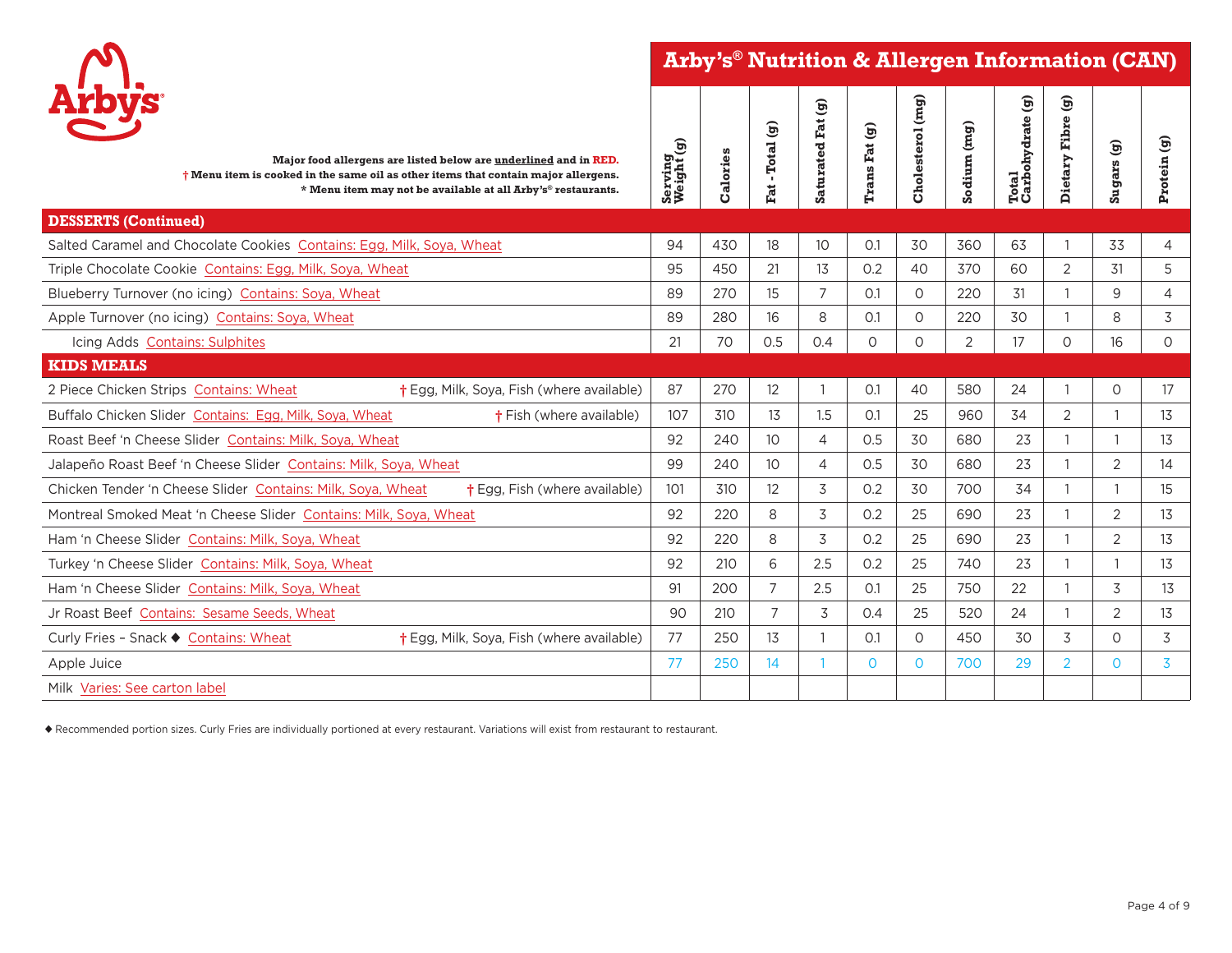**Arby's® Nutrition & Allergen Information (CAN)**

┯



| Arbys<br>Major food allergens are listed below are underlined and in RED.<br>$\dagger$ Menu item is cooked in the same oil as other items that contain major allergens.<br>* Menu item may not be available at all Arby's® restaurants. | Size<br>Cup | Calories | -Total (g)<br>$\vec{F}$ | ම<br>Fat<br>Saturated | Trans Fat (g) | Cholesterol (mg) | Sodium (mg) | $\widehat{\mathbf{g}}$<br>Total<br>Carbohydrate | ම<br><b>Fibre</b><br>Dietary | Sugars (g) | $\mathbf{\widehat{g}}$<br>Protein |
|-----------------------------------------------------------------------------------------------------------------------------------------------------------------------------------------------------------------------------------------|-------------|----------|-------------------------|-----------------------|---------------|------------------|-------------|-------------------------------------------------|------------------------------|------------|-----------------------------------|
| <b>BEVERAGES</b>                                                                                                                                                                                                                        |             |          |                         |                       |               |                  |             |                                                 |                              |            |                                   |
| Barg's® Root Beer- Snack                                                                                                                                                                                                                | 12 oz       | 160      | $\circ$                 | $\circ$               | $\circ$       | $\circ$          | $65+$       | 45                                              | $\circ$                      | 45         | $\circ$                           |
| Barg's® Root Beer- Medium                                                                                                                                                                                                               | 22 oz       | 290      | $\circ$                 | $\circ$               | $\circ$       | 0                | $120+$      | 83                                              | $\circ$                      | 83         | 0                                 |
| Barg's® Root Beer-Large                                                                                                                                                                                                                 | 30 oz       | 400      | $\Omega$                | $\circ$               | $\Omega$      | $\circ$          | $160+$      | 113                                             | $\Omega$                     | 113        | $\circ$                           |
| Coca-Cola®- Snack                                                                                                                                                                                                                       | 12 oz       | 140      | $\Omega$                | $\circ$               | $\Omega$      | $\Omega$         | $35+$       | 39                                              | $\Omega$                     | 39         | $\circ$                           |
| Coca-Cola®- Medium                                                                                                                                                                                                                      | 22 oz       | 260      | $\Omega$                | $\circ$               | $\Omega$      | $\Omega$         | $65+$       | 72                                              | $\circ$                      | 72         | 0                                 |
| Coca-Cola®- Large                                                                                                                                                                                                                       | 30 oz       | 350      | $\Omega$                | $\circ$               | $\Omega$      | $\Omega$         | $100+$      | 98                                              | $\Omega$                     | 98         | $\circ$                           |
| Coca-Cola® Cherry- Snack                                                                                                                                                                                                                | 12 oz       | 140      | $\Omega$                | $\circ$               | $\circ$       | $\Omega$         | 60+         | 39                                              | $\circ$                      | 39         | 0                                 |
| Coca-Cola® Cherry- Medium                                                                                                                                                                                                               | 22 oz       | 260      | $\Omega$                | $\circ$               | $\Omega$      | $\circ$          | $110+$      | 72                                              | $\circ$                      | 72         | $\circ$                           |
| Coca-Cola® Cherry- Large                                                                                                                                                                                                                | 30 oz       | 350      | $\Omega$                | $\circ$               | $\Omega$      | $\Omega$         | $150+$      | 98                                              | $\Omega$                     | 98         | $\circ$                           |
| Coca-Cola® Zero Sugar- Snack                                                                                                                                                                                                            | 12 oz       |          | $\circ$                 | $\circ$               | $\Omega$      | $\Omega$         | $40+$       | $\Omega$                                        | $\circ$                      | 0          | 0                                 |
| Coca-Cola® Zero Sugar- Medium                                                                                                                                                                                                           | 22 oz       | 1.83     | $\Omega$                | $\circ$               | $\circ$       | $\Omega$         | $70+$       | $\Omega$                                        | $\circ$                      | $\circ$    | $\circ$                           |
| Coca-Cola® Zero Sugar-Large                                                                                                                                                                                                             | 30 oz       | 2.5      | $\Omega$                | $\circ$               | $\Omega$      | $\circ$          | $100+$      | $\Omega$                                        | $\circ$                      | $\circ$    | $\circ$                           |
| Diet Coke®- Snack                                                                                                                                                                                                                       | 12 oz       | $\Omega$ | $\circ$                 | $\circ$               | $\Omega$      | $\circ$          | $50+$       | $\Omega$                                        | $\circ$                      | $\circ$    | $\circ$                           |
| Diet Coke®- Medium                                                                                                                                                                                                                      | 22 oz       | $\Omega$ | $\Omega$                | $\circ$               | $\Omega$      | $\circ$          | $90+$       | $\Omega$                                        | $\circ$                      | $\circ$    | $\circ$                           |
| Diet Coke®- Large                                                                                                                                                                                                                       | 30 oz       | $\Omega$ | $\circ$                 | $\circ$               | $\Omega$      | $\circ$          | $125+$      | $\Omega$                                        | $\circ$                      | $\circ$    | $\circ$                           |
| Fanta® Orange- Snack                                                                                                                                                                                                                    | 12 oz       | 150      | $\Omega$                | $\circ$               | $\circ$       | $\Omega$         | $40+$       | 41                                              | $\circ$                      | 41         | 0                                 |
| Fanta® Orange- Medium                                                                                                                                                                                                                   | 22 oz       | 275      | $\Omega$                | $\circ$               | $\circ$       | $\circ$          | $70+$       | 75                                              | $\circ$                      | 75         | $\circ$                           |
| Fanta® Orange- Large                                                                                                                                                                                                                    | 30 oz       | 375      | $\circ$                 | $\circ$               | $\circ$       | $\Omega$         | $100+$      | 103                                             | $\Omega$                     | 103        | $\Omega$                          |

┯

Calories are shown for full cups with no ice. +The sodium value will vary based on the level of sodium in the local water supply.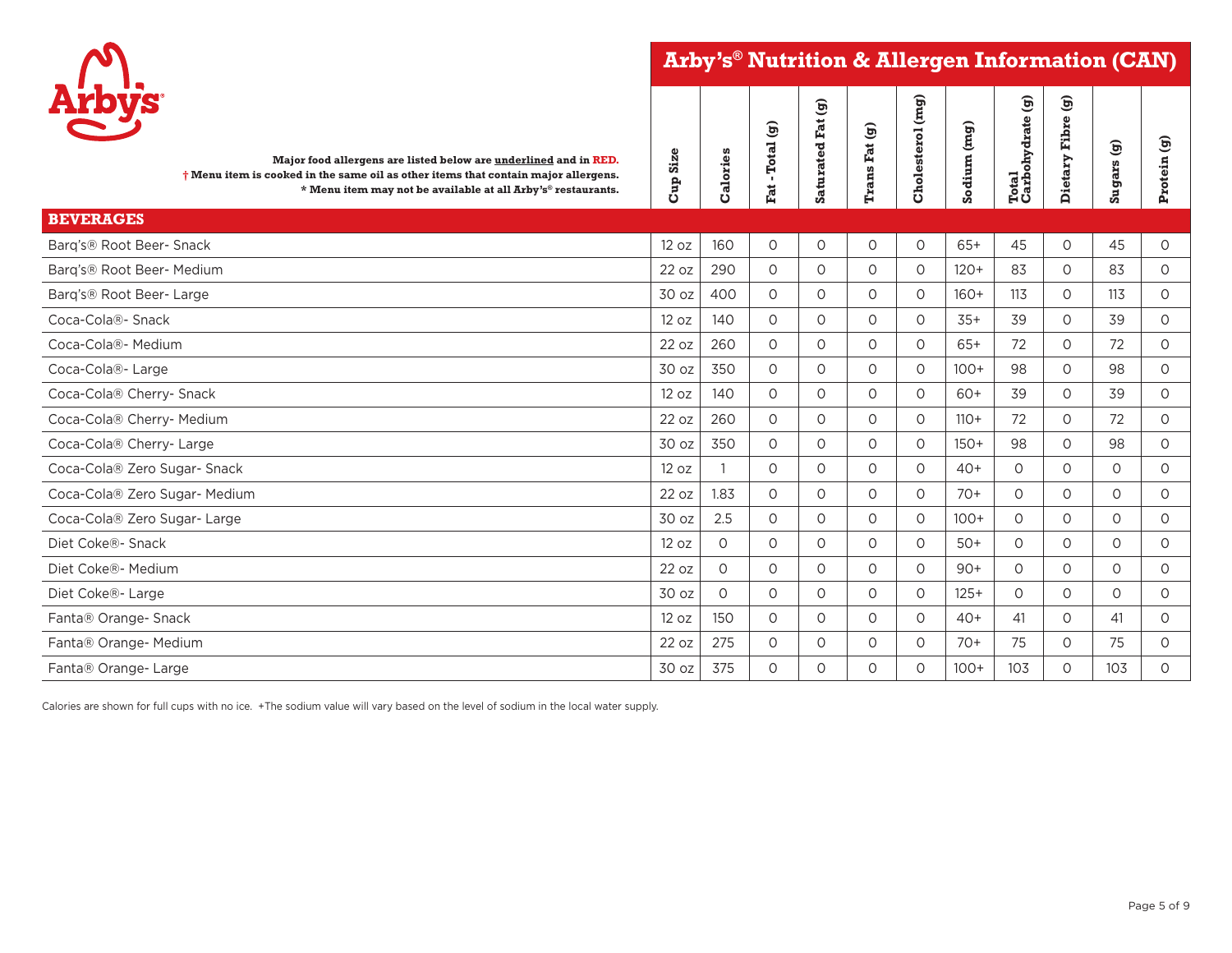**Arby's® Nutrition & Allergen Information (CAN)**



| <b>Arbys</b><br>Major food allergens are listed below are underlined and in RED.<br>$\dagger$ Menu item is cooked in the same oil as other items that contain major allergens.<br>* Menu item may not be available at all Arby's® restaurants. | <b>Size</b><br><b>Cup</b> | Calories | $\widehat{\mathbf{e}}$<br><b>Total</b><br>$\mathbf{r}$<br>Fat. | $\mathbf{\widehat{g}}$<br><b>Saturated Fat</b> | $\mathbf{\widehat{g}}$<br><b>Trans Fat</b> | Cholesterol (mg) | Sodium (mg) | $\mathfrak{S}$<br>Total<br>Carbohydrate | <u>Θ</u><br>ω<br>Fibre<br>Dietary | $\mathbf{\widehat{g}}$<br>Sugars | $\mathfrak{S}$<br>Protein |
|------------------------------------------------------------------------------------------------------------------------------------------------------------------------------------------------------------------------------------------------|---------------------------|----------|----------------------------------------------------------------|------------------------------------------------|--------------------------------------------|------------------|-------------|-----------------------------------------|-----------------------------------|----------------------------------|---------------------------|
| <b>BEVERAGES</b>                                                                                                                                                                                                                               |                           |          |                                                                |                                                |                                            |                  |             |                                         |                                   |                                  |                           |
| Fruitopia® Strawberry Passion- Snack                                                                                                                                                                                                           | 12 oz                     | 170      | 0                                                              | 0                                              | 0                                          | $\circ$          | $35+$       | 44                                      | 0                                 | 43                               | $\circ$                   |
| Fruitopia® Strawberry Passion- Medium                                                                                                                                                                                                          | 22 oz                     | 310      | $\Omega$                                                       | $\circ$                                        | $\circ$                                    | $\circ$          | $65+$       | 81                                      | $\circ$                           | 79                               | $\circ$                   |
| Fruitopia® Strawberry Passion- Large                                                                                                                                                                                                           | 30 oz                     | 425      | 0                                                              | $\circ$                                        | $\circ$                                    | $\circ$          | $90+$       | 110                                     | 0                                 | 108                              | $\circ$                   |
| Minute Maid® Lemonade- Snack                                                                                                                                                                                                                   | 12 oz                     | 140      | $\circ$                                                        | $\circ$                                        | 0                                          | $\circ$          | $95+$       | 38                                      | 0                                 | 38                               | $\circ$                   |
| Minute Maid® Lemonade- Medium                                                                                                                                                                                                                  | 22 oz                     | 260      | $\circ$                                                        | $\circ$                                        | $\circ$                                    | $\circ$          | $175+$      | 70                                      | $\circ$                           | 70                               | $\circ$                   |
| Minute Maid® Lemonade- Large                                                                                                                                                                                                                   | 30 oz                     | 350      | $\circ$                                                        | $\circ$                                        | $\circ$                                    | $\circ$          | $240+$      | 95                                      | 0                                 | 95                               | $\circ$                   |
| Sprite®- Snack                                                                                                                                                                                                                                 | 12 oz                     | 140      | $\circ$                                                        | $\circ$                                        | $\circ$                                    | $\circ$          | 65+         | 38                                      | $\circ$                           | 38                               | $\circ$                   |
| Sprite®- Medium                                                                                                                                                                                                                                | 22 oz                     | 260      | $\circ$                                                        | $\circ$                                        | $\circ$                                    | $\circ$          | $120+$      | 70                                      | $\Omega$                          | 70                               | $\circ$                   |
| Sprite®- Large                                                                                                                                                                                                                                 | 30 oz                     | 350      | $\circ$                                                        | $\circ$                                        | $\circ$                                    | $\circ$          | $160+$      | 95                                      | 0                                 | 95                               | $\circ$                   |
| Gold Peak® Lemon Iced Tea- Snack                                                                                                                                                                                                               | 12 oz                     | 110      | 0                                                              | $\circ$                                        | 0                                          | $\circ$          | $45+$       | 28                                      | 0                                 | 28                               | $\circ$                   |
| Gold Peak® Lemon Iced Tea- Medium                                                                                                                                                                                                              | 22 oz                     | 200      | $\circ$                                                        | $\circ$                                        | $\circ$                                    | $\circ$          | $80+$       | 51                                      | 0                                 | 51                               | $\circ$                   |
| Gold Peak® Lemon Iced Tea- Large                                                                                                                                                                                                               | 30 oz                     | 275      | $\circ$                                                        | $\circ$                                        | $\circ$                                    | $\circ$          | $110+$      | 70                                      | 0                                 | 70                               | $\circ$                   |
| Gold Peak® Raspberry Iced Tea- Snack                                                                                                                                                                                                           | 12 oz                     | 110      | $\circ$                                                        | $\circ$                                        | $\circ$                                    | $\circ$          | $45+$       | 28                                      | 0                                 | 28                               | $\circ$                   |
| Gold Peak® Raspberry Iced Tea- Medium                                                                                                                                                                                                          | 22 oz                     | 200      | $\circ$                                                        | $\Omega$                                       | $\circ$                                    | $\circ$          | $80+$       | 51                                      | 0                                 | 51                               | $\circ$                   |
| Gold Peak® Raspberry Iced Tea-Large                                                                                                                                                                                                            | 30 oz                     | 275      | $\circ$                                                        | $\circ$                                        | $\circ$                                    | 0                | $110+$      | 70                                      | 0                                 | 70                               | $\circ$                   |

Calories are shown for full cups with no ice. +The sodium value will vary based on the level of sodium in the local water supply.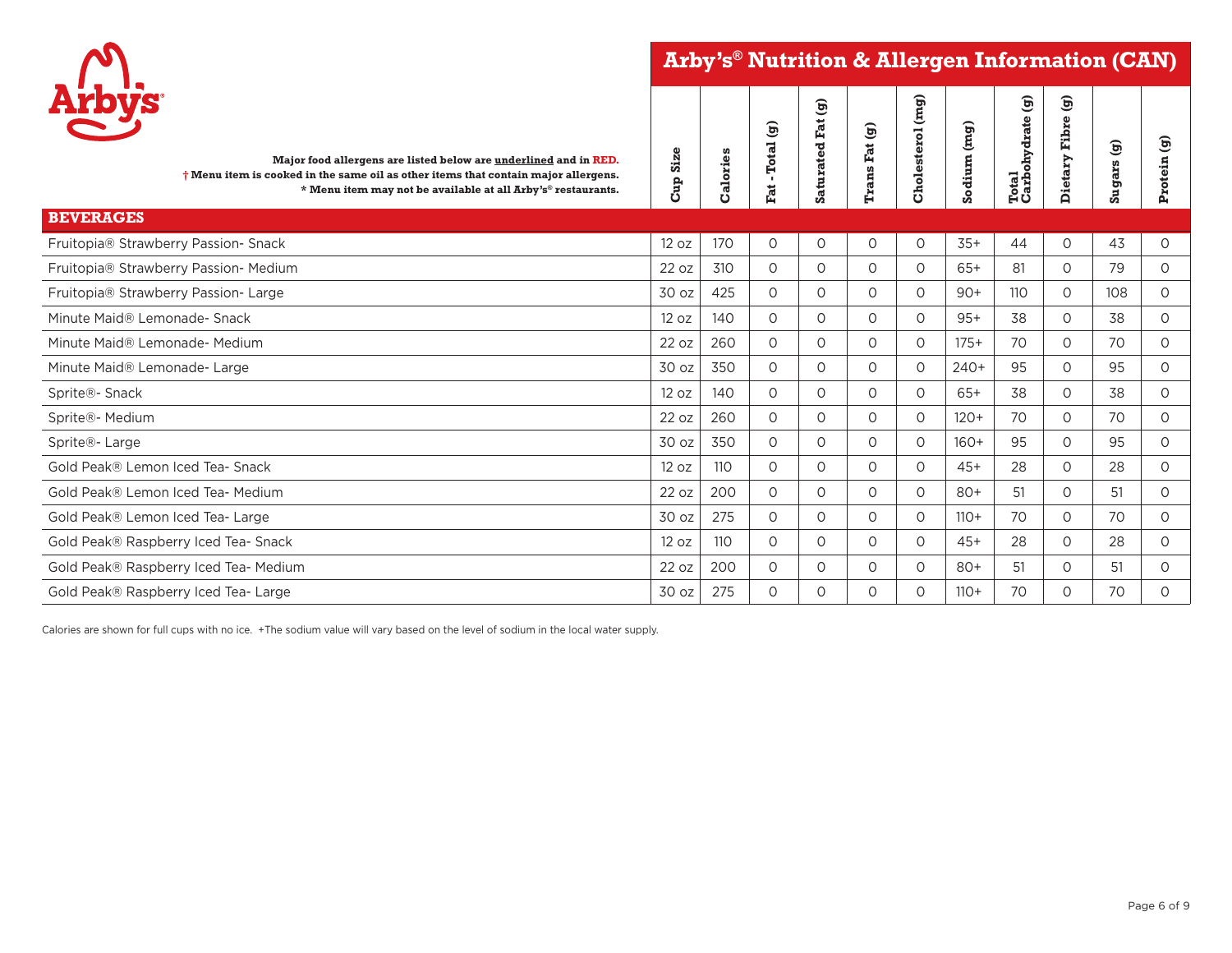## **1% Lowfat Chocolate Milk:** See carton label.

**2% Reduced Fat White Milk:** See carton label.

**Apple Turnover:** Enriched bleached flour (wheat flour, malted barley flour, niacin, reduced iron, thiamin mononitrate, riboflavin, folic acid), margarine (palm oil and palm kernel oil), soya oil, water, salt, vegetable mono and diglycerides polyglycerol ester, sodium benzoate and potassium sorbate (preservatives), soya lecithin, natural and artificial flavours, beta carotene [colour], vitamin A palmitate), water. Contains 2% or less of the following: glucose-fructose, salt. Filling: Diced apples (apples, water, salt, ascorbic acid, citric acid), water, sugar, glucose-fructose, modified corn starch, corn syrup. Contains 2% or less of the following: raisins, gellan gum, sodium benzoate and potassium sorbate (preservatives), malic acid, salt, spice.

**Au Jus:** Corn syrup solids, salt, hydrolyzed plant protein (wheat, soya, corn), beef fat, colour, corn maltodextrin, onion powder, yeast extract, modified corn starch, flavour, citric acid, sulphites. Contains barley.

**Barbeque Dippitt:** Glucose-fructose, water, tomato paste, vinegar, prepared mustard (water, white vinegar, mustard, sugar, salt, spice), salt, blackstrap molasses, seasoning (contains sulphites), spice extracts, spice, mustard bran, sodium benzoate, caramel, garlic powder, natural flavour, onion powder.

**Barq's® Root Beer:** Carbonated water, sugar/glucose-fructose, caramel colour, sodium benzoate, natural and artificial flavours, citric acid, caffeine.

**Beef Gravy:** Water, wheat flour (gluten), modified corn starch, hydrolyzed soya/corn/wheat protein (gluten), monosodium glutamate, sugar, onion (dehydrated), beef shortening, whey powder (milk), caramel colour (sulphites), cooked beef powder, spices, disodium inosinate and guanylate.

**Bistro Sauce:** Water, vegetable oils (olive, canola and soya), horseradish (contains mustard), dijon mustard (water, mustard seed, vinegar, salt, white wine, fruit pectin, tartaric acid, citric acid, spices), modified corn starch, vinegar, sugar, corn dextrin, whole eggs, tomato paste, salt, garlic, spices and seasonings, mustard, lactic acid, dried egg yolks (phospholipase), phosphoric acid, potassium sorbate, dried onions, propylene glycol alginate, xanthan gum, sodium benzoate, flavour, dried garlic, colour, calcium disodium EDTA.

**Blueberry Turnover:** Enriched bleached flour (wheat flour, malted barley flour, niacin, reduced iron, thiamin mononitrate, riboflavin, folic acid), water, margarine (palm oil and palm kernel oil, soya oil, salt, vegetable mono and diglycerides, polyglycerol ester, sodium benzoate and potassium sorbate (preservatives), soya lecithin, natural and artificial flavours, beta carotene [colour], vitamin A palmitate). Filling: blueberries, glucosefructose, sugar, modified corn starch. Contains 2% or less of the following: salt, citric acid, gellan gum, natural flavour, sodium benzoate and potassium sorbate (preservatives).

Manufactured on shared equipment that processes egg, milk and tree nuts.

**Buffalo Sauce:** Vinegar, aged cayenne red peppers, salt, water, modified corn starch, canola oil, paprika, carrot fibre, xanthan gum, natural butter type flavour, garlic powder.

**Butter:** Cream (milk), salt.

**Cheddar Cheese Sauce:** Water, canola oil, modified corn starch, cheddar cheese (milk, cultures, salt, enzymes), maltodextrin, contains less than 2% of the following: salt, sodium phosphate, nonfat dry milk, mono and diglycerides, sodium stearoyl lactylate, autolyzed yeast extract, acetic acid, sodium citrate, sodium hexametaphosphate, natural flavours, annatto extract (colour), paprika, oleoresin, carotene.

**Cheddar Cheese (Sharp Slice):** Milk, modified milk ingredients, cream, salt, bacterial culture, calcium chloride, colour, microbial enzyme.

**Cheddar (Shredded):** Milk, modified milk ingredients, bacterial culture, salt, microbial enzyme, colour, cellulose (to prevent caking), natamycin. May contain calcium chloride.

**Chicken Strip:** Chicken breast, water, salt, sodium phosphate. Coated with: bleached wheat flour, modified food starch, white corn flour, salt, spices, leavening, (sodium aluminum phosphates, sodium bicarbonate), soya oil, garlic powder. Cooked in canola oil.

May be cooked in the same oil as menu items that contain Soya, Milk, Egg and Fish (where available).

**Chocolate Shake-12 oz:** Vanilla Shake Mix (milk, sugar, corn syrup solids, cream, modified milk ingredients, guar gum, sodium phosphate, carrageenan, natural and artificial flavour), Chocolate Syrup (sugars [corn syrup, glucose-fructose], water, cocoa, salt, sodium alginate, potassium sorbate, dextrin, trisodium phosphate, artificial flavour, xanthan gum, colour [erythrosine]).

**Chocolate Shake-16/20 oz:** Vanilla Shake Mix (milk, sugar, corn syrup solids, cream, modified milk ingredients, guar gum, sodium phosphate, carrageenan, natural and artificial flavour), Chocolate Syrup (sugars [corn syrup, glucose-fructose], water, cocoa, salt, sodium alginate, potassium sorbate, dextrin, trisodium phosphate, artificial flavour, xanthan gum, colour [erythrosine]), Chocolate Drizzle (glucose-fructose, water, glycerin, cocoa, fructose, modified corn starch, chocolate liquor, modified milk ingredients, natural flavour [soya and milk], salt, potassium sorbate, soya lecithin, polysorbate 60, sodium benzoate), Whipped Cream (cream, water, sugar/glucose-fructose, skim milk powder, mono and diglycerides, carrageenan, natural flavour, nitrous oxide [pressure dispensing agent]).

**Coca Cola®:** Carbonated water, sugar/glucose-fructose, caramel colour, phosphoric acid, natural flavour, caffeine.

**Coca Cola® Cherry:** Carbonated water, sugar/glucose-fructose, caramel colour, phosphoric acid, natural flavour, caffeine.

**Coca Cola® Zero Sugar:** Carbonated water, caramel colour, phosphoric acid, potassium citrate, potassium benzoate, natural flavour, aspartame (contains phenylalanine), acesulfamepotassium, caffeine, sucralose, dimethylpolysiloxane.

**Creamy Ranch Spread:** Canola oil, water, vinegar, egg yolk, sugar, salt, skim milk powder, garlic, flavours, monosodium glutamate, xanthan gum, phosphoric acid, polysorbate 60, spices, dried parsley, lemon juice concentrate.

**Crispy Chicken Breast:** Chicken breast, water, salt, sodium phosphate. Coated with: wheat flour, modified cornstarch, salt, spice, garlic powder, hydrolyzed soya protein. Cooked in canola oil.

May be cooked in the same oil as menu items that contain Milk, Egg and Fish (where available).

**Crispy Onions:** Onions, Wheat Flour, Vegetable Oil (soya and/or canola oil), Corn Starch, Contains 2% Or Less Of: Annatto Extract (color), Dried Egg Whites, Dried Garlic, Dried Onion, Paprika Extract (color), Salt, Spices, Spice Extract, Sugar, Turmeric Extract (color), Water, Whey, Yellow Corn Flour. Breading set in vegetable oil. Cooked in Canola Oil.

May be cooked in the same oil as menu items that contain Soy and Fish (where available).

**Curly Fries:** Potatoes, vegetable oil (contains one or more of the following: canola oil, soya oil, cottonseed oil, sunflower oil, corn oil), bleached enriched wheat flour, salt, corn starch, onion powder, degermed yellow corn meal, spices, garlic powder, leavening (sodium acid pyrophosphate, sodium bicarbonate), modified corn starch, dextrose, spice and colouring, natural flavour, dried torula yeast, xanthan gum, sodium acid pyrophosphate (to preserve natural colour). Cooked in canola oil.

May be cooked in the same oil as menu items that contain Soya, Milk, Egg and Fish (where available).

**Diet Coke®:** Carbonated water, caramel colour, phosphoric and citric acid, aspartame (contains phenylalanine), flavour, sodium benzoate, acesulfame-potassium, caffeine, dimethypolysiloxane.

**Dijon Honey Mustard Sandwich Spread:** Soya oil, water, honey, mustard seed, glucose-fructose, distilled vinegar, egg yolk, salt, xanthan gum, spices, propylene glycol alginate, white wine, sodium benzoate and potassium sorbate (preservatives), oleoresin paprika, calcium disodium EDTA (to protect flavour), yellow 5, citric acid, tartaric acid.

**Fanta® Orange:** Carbonated water, sugar/glucose-fructose, citric acid, modified cornstarch, sodium citrate, sodium benzoate, natural flavour, malic acid, potassium sorbate, colour, dimethylpolysiloxane.

**Flatbread:** Enriched wheat flour (wheat flour, malted barley flour, niacin, reduced iron, thiamine mononitrate (B1), riboflavin (B2), folic acid), water, soya oil and/or canola oil, contains 2% or less of: sugar, yeast, salt, whole wheat flour, vital wheat gluten, dough conditioner (calcium sulfate, acacia gum, mono and diglycerides, enzymes), baking powder (sodium acid pyrophosphate, sodium bicarbonate, monocalcium phosphate), nonfat dry milk, yeast nutrients (ammonium sulfate, ascorbic acid), calcium propionate and potassium sorbate (preservatives).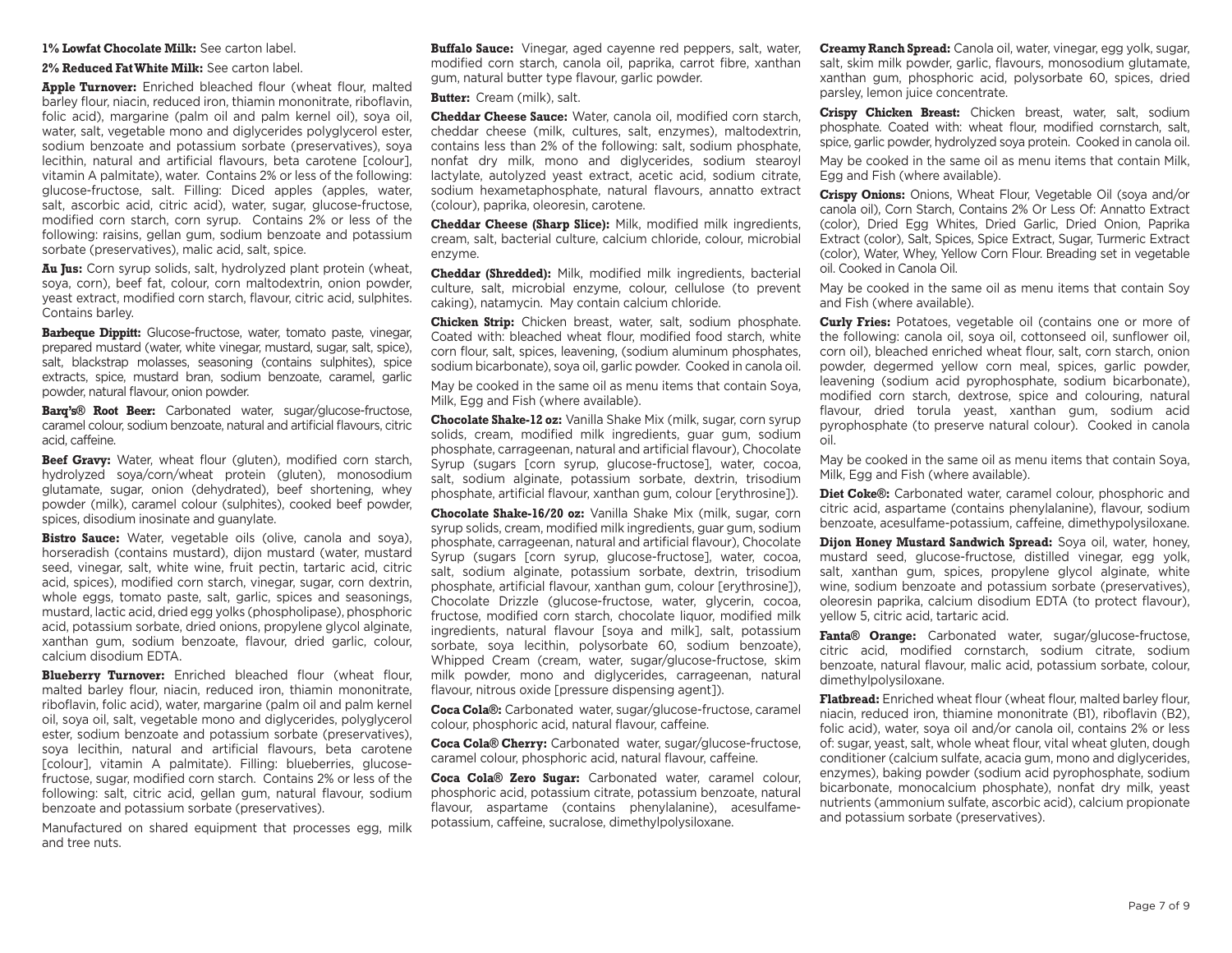**Fruitopia® Strawberry Passion** Filtered water, sugar/glucosefructose, fruit juices from concentrate (apple, pear, strawberry, and passionfruit), citric acid, natural flavour, ascorbic acid (vitamin c), sodium benzoate, potassium citrate, potassium sorbate, colour, coconut oil.

**Gold Peak® Lemon Iced Tea:** Tea (filtered water, brewed tea concentrate), cane sugar, natural flavour, citric acid, potassium citrate, sodium benzoate, potassium sorbate.

**Gold Peak® Raspberry Iced Tea:** Tea (filtered water, brewed tea concentrate), cane sugar, natural flavour, citric acid, sodium benzoate, potassium sorbate.

**Honey Mustard Dippitt:** Sugar/glucose-fructose, water, vinegar, corn syrup, modified corn starch, mustard and mustard seed, honey, salt, sodium benzoate, spice, natural and artificial flavour, colour.

**Honey Wheat Bread:** Unbleached enriched flour (wheat flour, malted barley flour, niacin, reduced iron, thiamine mononitrate, riboflavin, folic acid), water, coarse cracked wheat, yeast, honey, fully refined soybean oil, granulated sugar, wheat gluten, salt, calcium propionate (to retain freshness), tapioca, malt, dough improver (malted wheat flour, enzymes and 2% or less of ascorbic acid), calcium sulfate, enzymes, caramel colour, ascorbic acid.

**Horsey Sauce:** Canola oil, water, sugar/glucose-fructose, vinegar, seasoning (salt, mustard flour, dehydrated horseradish, calcium disodium EDTA), egg yolk powder, modified corn starch, salt, xanthan gum, sodium benzoate, mustard oil.

**Icing:** Icing sugar, sugar, water, glucose syrup, modified palm oil, modified tapioca starch, preservative (sorbic acid, sulphiting agent), colour, artificial flavour.

**Italian Seasoning:** Garlic (dehydrated), spices, herbs, soya and/ or palm oil.

## **Jalapeño Peppers:** Jalapeno Peppers.

**Jamocha Shake-12 oz:** Vanilla Shake Mix (milk, sugar, corn syrup) solids, cream, modified milk ingredients, guar gum, sodium phosphate, carrageenan, natural and artificial flavour), Jamocha Syrup (sugar/glucose-fructose, water, cocoa powder, instant coffee, caramel colour, salt, citric acid, xanthan gum, polysorbate 60, potassium sorbate, artificial flavour).

**Jamocha Shake-16/20 oz:** Vanilla Shake Mix (milk, sugar, corn syrup solids, cream, modified milk ingredients, guar gum, sodium phosphate, carrageenan, natural and artificial flavour), Jamocha Syrup (sugar/glucose-fructose, water, cocoa powder, instant coffee, caramel colour, salt, citric acid, xanthan gum, polysorbate 60, potassium sorbate, artificial flavour), Chocolate Drizzle (glucose-fructose, water, glycerin, cocoa, fructose, modified corn starch, chocolate liquor, modified milk ingredients, natural flavour [soya and milk], salt, potassium sorbate, soya lecithin, polysorbate 60, sodium benzoate), Whipped Cream (cream, water, sugar/glucose-fructose, skim milk powder, mono and diglycerides, carrageenan, natural flavour, nitrous oxide [pressure dispensing agent]).

**Ketchup:** Tomato paste, liquid sugar, white vinegar, salt, onion powder, spices.

**Liquid Margarine:** Soya oil, water, hydrogenated soya oil, salt, soya protein, soya lecithin, potassium sorbate, monoglycerides, artificial flavour, vitamin A palmitate, vitamin D3, colour.

**Marble Rye Bread:** Enriched flour (wheat flour, malted barley flour, niacin, reduced iron, thiamine mononitrate, riboflavin, folate), water, yeast, wheat flour, salt, fumaric acid, malted barley flour, malt powder (dried corn syrup, barley malt extract), contains 2% or less of the following: acetic acid, lactic acid, soya oil, wheat gluten, caramel colour, pumpernickel flour, rye flour, ground caraway seed, sugar, calcium propionate (preservative), dough improver (malted wheat flour, enzymes, 2% or less of ascorbic acid), calcium sulfate, enzymes.

**Marinara Sauce:** Tomato puree (water, tomato paste), diced tomatoes, sugar, less than 2% of the following: soya oil, salt, garlic (dehydrated), onion (dehydrated), spices, parsley, citric acid.

**Mayonnaise, Half the Fat:** Water, canola oil, modified corn and potato starch, liquid whole egg, sugar, salt, vinegar, concentrated lemon juice, sorbic acid (to maintain quality), spices, natural colour, natural flavour, calcium disodium EDTA (to maintain flavour).

**Minute Maid® Lemonade:** Filtered water, sugar/glucosefructose, citric acid, sodium citrate, potassium benzoate, flavours, colour.

**Montreal Smoked Meat:** Beef, water, salt, flavour (corn, soya), spices, caramel, glucose solids, sodium phosphate, brown sugar, dextrose, sodium erythorbate, sodium bicarbonate, garlic, sodium nitrite. May contain wheat.

**Mozzarella Sticks:** Mozzarella cheese (milk, modified milk ingredients, bacterial culture, salt, calcium chloride, microbial enzyme), wheat flour, water, vegetable oils (soya, canola), corn flour, salt, sugar, dextrose, modified milk ingredients, baking powder, spices, turmeric and paprika extracts, modified cornstarch, colour, flavour, sodium alginate, soya lecithin, potato starch, soya monoglycerides. Cooked in canola oil.

May be cooked in the same oil as menu items that contain Egg and Fish (where available).

**Mustard:** Vinegar, mustard seed, water, salt, spices, turmeric, natural flavour.

**Onion Bun:** Enriched wheat flour, water, sugar/glucose-fructose, yeast, soya and/or canola oil, wheat gluten, salt, annatto and turmeric (color), calcium propionate, sodium stearoyl-2-lactylate. May contain diacetyl tartaric acid esters of mono and diglycerides, sorbic acid, vegetable monoglycerides, vinegar. Topped with: onion, poppy seeds.

May contain sesame seeds and soya.

**Onion Rings:** Onions, enriched wheat flour, water, corn flour, vegetable oil (canola, soya, sunflower), modified cornstarch, salt, sugar, baking powder, dextrose, yeast, spices, guar gum, flavour, celery seed. Cooked in canola oil.

May be cooked in the same oil as menu items that contain Egg, Milk, Soya, Fish (where available).

**Parmesan Peppercorn Ranch Sauce:** Soya oil, buttermilk, water, egg yolk, parmesan cheese (part skim milk, cheese cultures, salt, enzymes), glucose-fructose, distilled vinegar, peppercorns (packed in water, salt, vinegar), salt, garlic (including dehydrated), spices, onion (dehydrated), xanthan gum, monosodium glutamate, natural flavours, propylene glycol alginate, potassium sorbate and sodium benzoate (preservatives), citric acid, lactic acid, calcium disodium EDTA (to protect flavour).

Pepper Bacon: Pork cured with: water, salt, sugar, smoke flavouring, sodium phosphate, sodium erythorbate, sodium nitrite. Coated with ground black pepper and sugar.

**Pepper Seasoning:** Spice, red bell pepper (dehydrated), sugar.

**Poutine:** Curly fries (potatoes, vegetable oil [contains one or more of the following: canola oil, soya oil, cottonseed oil, sunflower oil, corn oil<sub>1</sub>, bleached enriched wheat flour, salt, corn starch, onion powder, degermed yellow corn meal, spices, garlic powder, leavening [sodium acid pyrophosphate, sodium bicarbonate], modified corn starch, dextrose, spice and colouring, natural flavour, dried torula yeast, xanthan gum, sodium acid pyrophosphate [to preserve natural colour]. Cooked in canola oil), Cheese Curds (pasteurized milk, modified milk ingredients, pasteurized cream, bacterial culture, salt, calcium chloride, microbial enzyme), Poutine Gravy (brown gravy [modified corn starch, salt, hydrolyzed soya protein, wheat flour, monosodium glutamate, sugar, beef stock powder, onion powder, shiitake mushroom powder, vegetable oil shortening, caramel, xanthan gum, flavour, yeast extract, spice, disodium inosinate and disodium guanylate, corn syrup solids, garlic powder, tapioca dextrin, silicon dioxide and vegetable oil], water).

**Ranch Dippitt:** Canola oil, water, vinegar, sugar, whey powder (milk), frozen yolk mix (egg), partially hydrogenated soya oil, corn syrup solids, salt, modified corn starch, artificial flavour (contains milk), spices (contains mustard), garlic powder, onion powder, propylene glycol alginate, colour, sodium benzoate, potassium sorbate, xanthan gum, sodium caseinate, dipotassium phosphate, mono & diglycerides (soya), sodium aluminosilicate, sodium hexametaphosphate, calcium disodium EDTA..

**Red & Yellow Peppers:** Red bell pepper, yellow bell pepper, balsamic vinegar (contains sulfites), contains 2% or less of xanthan gum.

**Red Ranch Sauce:** Vegetable oil (canola/soya oil), sugar/glucosefructose, corn cider vinegar, tomato paste, water, vinegar, salt, spices and seasoning, garlic powder, mustard, xanthan gum, propylene glycol alginate, beet powder.

**Roast Beef:** Beef, water, salt, sodium phosphate.

**Roast Ham:** Pork, water, salt, sugar, flavour, sodium phosphate, hydrolyzed pork protein, carrageenan, sodium erythorbate, sodium nitrite, smoke.